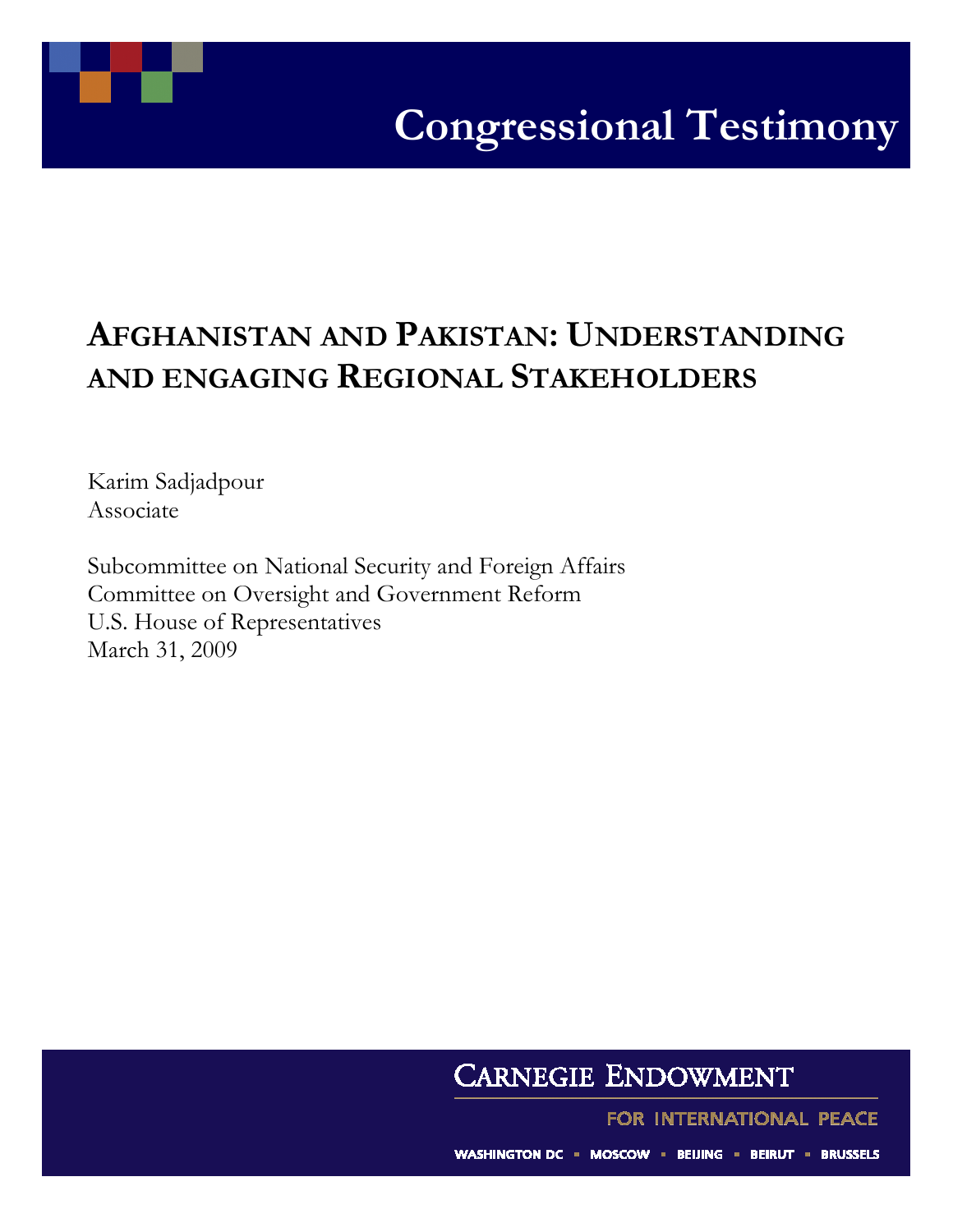Mr. Chairman and distinguished members of the committee,

Thank you for inviting me to testify on such a critical issue. I applaud the Obama administration's commitment to stability and human rights in Afghanistan, a country that has endured immeasurable suffering as a result of a longstanding pattern of great power machinations followed by great power neglect.

The administration correctly understands that lasting security in Afghanistan is an enormous challenge that cannot be achieved without the collective efforts and cooperation of neighboring countries. Pakistan, as President Obama recently said, is "inextricably linked" to Afghanistan's future. Likewise, given their deep historical links and cultural and linguistic affinities, neighboring Iran stands to play a decisive role in Afghanistan's future. Effective U.S. diplomacy can help ensure that Iranian influence is decisively positive, rather than decisively negative.

## Common interests, lingering enmities

Despite 30 years of hostilities, the United States has more overlapping interests with Iran in Afghanistan than it does with its allies Pakistan and Saudi Arabia (the Taliban's chief patrons). Given their shared 580-mile border, and having accommodated over two million Afghan refugees over the last three decades, Iran does not stand to gain from continued instability and civil strife in Afghanistan. With one of the highest rates of drug addiction in the world, Iran has a strong interest in seeing narcotics production in Afghanistan eradicated. And given its violent history with the inherently anti-Shia Taliban (whom Iran has referred to in the past as "narco-terrorists"), Tehran has no interest in seeing their resurgence.

Indeed, Afghanistan is one of the very few positive examples of U.S.-Iran cooperation since the 1979 revolution. Tehran supported the opposition Northern Alliance long before September 11, 2001, and according to several senior U.S. officials played a critical role in helping to assemble the post-Taliban government. Like the United States, Iran has been a strong supporter of Afghan President Hamid Karzai, who has consistently praised Tehran for its support and cooperation.

Yet Iranian activities in Afghanistan (and elsewhere) are often a byproduct of its relationship with the United States. Tehran felt humiliated after being labeled by President Bush as part of an "axis of evil" in January 2002, believing its initial cooperation in Afghanistan had gone for naught. Relations further deteriorated after Iran's nuclear program was revealed to the public, and as a result of the U.S. invasion of Iraq in 2003. Nefarious Iranian activities meant to counter U.S. influence became in part a self-fulfilling prophecy.

While Iran's strategic objectives in Afghanistan have not changed, efforts to undermine the United States has led Tehran to occasionally employ tactics that are gratuitously unhelpful such as abruptly and forcefully repatriating Afghan refugees—and even inimical to its own strategic interests—such as providing arms to the Taliban. According to former U.S. officials with access to classified intelligence, Iranian aid to the Taliban was too insignificant to make a difference, but significant enough to send a signal to the United States not to take Iranian restraint for granted.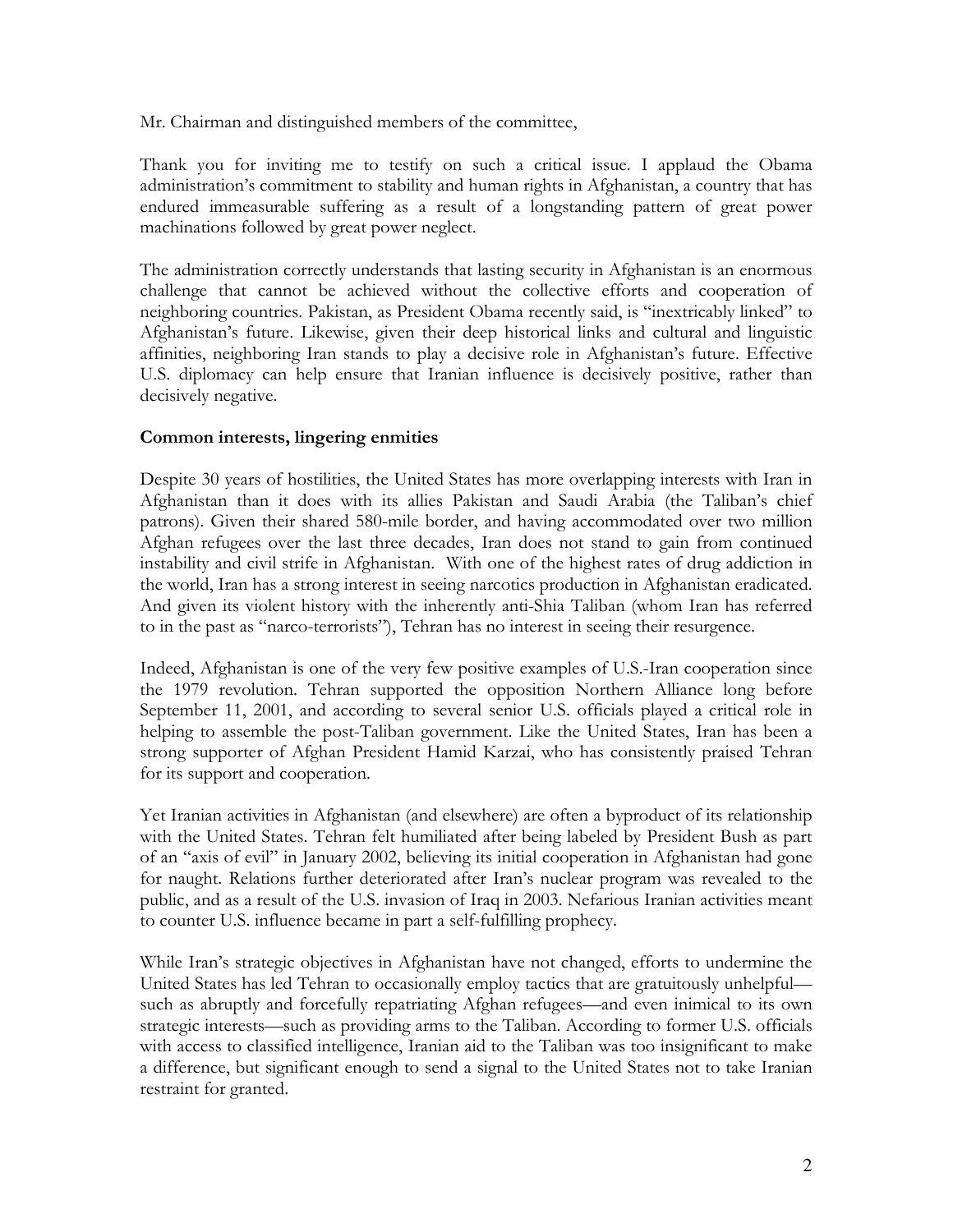The Bush administration's decision to cast Iran as a source of the problem in Afghanistan, rather than a part of the solution, was met with chagrin by President Karzai and NATO allies. A senior European diplomat (and fluent Persian speaker) who spent several months in Afghanistan studying Iranian influence remarked to me upon his return that whereas Pakistan's influence in Afghanistan was about "20 percent positive, 80 percent negative", Iran's was more like "80 percent positive, 20 percent negative…and much of their negative activities are a reaction to punitive measures by us." In this context, focusing on Iran's support for the Taliban appears akin to focusing on Canadian illegal immigration to the United States.

Nonetheless, we should not exaggerate Iranian goodwill in Afghanistan. A government that is repressive and intolerant at home rarely seeks to export pluralism and Jeffersonian democracy abroad. Tehran will certainly seek to assert its influence in Afghanistan by supporting Afghan actors who are sympathetic to its worldview and interests. For the foreseeable future, however, Afghanistan's immediate priorities will be far more rudimentary than the creation of a liberal democracy.

No nation has the luxury of choosing its neighbors, and a country as decimated, destitute, and desperate as Afghanistan certainly does not have the luxury of shunning their assistance. Given its previous efforts at promoting political reconciliation, and the fact that it is among the top ten country donors of economic aid to Afghanistan, Iran has shown that when it wants to it can play an important role in helping to develop and sustain a viable Afghan state.

Despite Afghanistan's tremendous vulnerabilities, Iranian ambitions for hegemony in Afghanistan are tempered by historical experience and demographic realities. In contrast to Iraq, which is the cradle of Shiism—home to the faith's most important shrines and seminaries in Najaf and Karbala—and also the country's majority religion, the Shia in Afghanistan are a distinct minority, comprising less than 20 percent of the population. Moreover, Tehran saw in the early 1990s that a Tehran-centric, minority-led government in Kabul was simply not sustainable and led to more unrest. Experience has taught Tehran that its interests are better served with a stable, friendly, majority-led government, rather than a minority-led government subservient to Tehran but inherently unstable.

## How to engage Iran on Afghanistan

Ultimately, U.S. engagement with Iran as a full partner and "responsible stakeholder" in Afghanistan has little cost and potentially enormous benefits. Though Tehran will express reluctance at working with Washington, and may couch its cooperation in critiques of U.S. policies, given its desire to be seen as the champions of the Muslim world's downtrodden, it cannot give the appearance that its enmity toward the United States trumps its empathy for the Afghan people.

While direct cooperation between U.S. and Iranian forces in Afghanistan may not be immediately realistic, Washington should support and encourage EU and NATO countries that have attempted to work together with Iran on myriad issues ranging from counternarcotics, infrastructure and agricultural development, and using Iranian ports and roads as a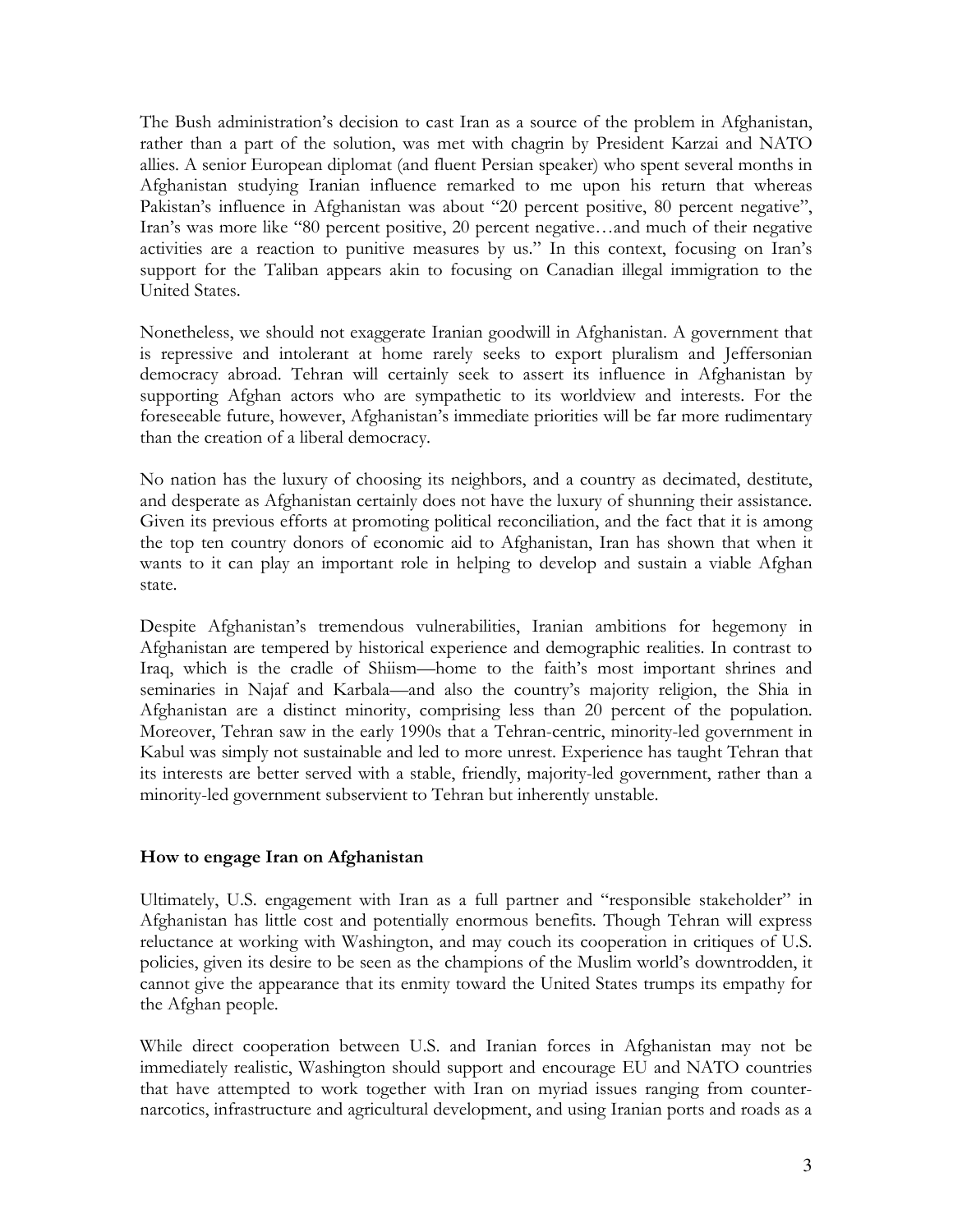supply route for aid and NATO troops. Iranian agricultural expertise, in particular, should be enlisted to help Afghan farmers in planting alternative crops to the poppy.

Critics of engagement cite the fact that the Bush administration's attempts to engage with Iran in Iraq did not bear any fruit. Despite several meetings between the U.S. and Iranian ambassadors in Baghdad, U.S. officials saw no improvement in Iranian policies in Iraq and in some cases even claimed that Tehran's support for militant groups opposed to the United States increased despite this engagement.

A fundamental shortcoming of the Bush administration's approach, however, was that it gave Tehran no indication it was interested in a broader strategic cooperation. It simply implored Iran to facilitate America's mission in Iraq because Iraqi stability was in Tehran's own interests. As one Iranian diplomat told me at the time, "The U.S. consistently threatens us militarily, encourages our population to rise up, and does its utmost to punish us economically and isolate us politically. And then we're expected to help them out in Iraq? We're not going to be good Samaritans for the sake of being good Samaritans."

The Obama administration should continue to make it clear to Tehran that it is not merely interested in tactical or isolated engagement with Iran in Afghanistan, but is genuinely interested in overcoming the animosity of the last three decades and establishing a broad working relationship.

While it's important to understand Iran's sizable influence on other issues of critical importance to the U.S.—Iraq, the Arab-Israeli conflict, nuclear proliferation, terrorism, and energy—and the linkages between then, it's also important to disaggregate Iran policies. In other words, while U.S.–Iran tension over Hezbollah or Hamas will not be resolved anytime soon, this should not preclude U.S.–Iran cooperation in Afghanistan.

Given Tehran's policies in Afghanistan (as well as in Iraq and Lebanon) are executed not by the Iranian foreign ministry but rather the elite Islamic Revolutionary Guard Corps (IRGC), attempts by Congress to designate the IRGC a terrorist entity, if successful, would severely complicate any diplomatic initiatives with Iran. U.S. officials would effectively be prohibited from talking to the Iranian actors who matter most. To paraphrase Donald Rumsfeld, we have to deal with the Iranian leaders we've got, not the ones we wish we had.

Ultimately, the underlying source of tension in the U.S.-Iran relationship is mistrust. Washington does not trust that Iran's nuclear intentions are peaceful, and does not believe that Iran can play a cooperative role in bringing peace and stability to the Middle East. Iran's leadership, on the other hand, believes that Washington's ultimate goal is not to change Iranian behavior, but the regime itself.

For this reason, President Obama, Secretary of State Clinton, and Ambassador Holbrooke are wise to temper expectations of a diplomatic breakthrough with Tehran. Given three decades of compounded mistrust and ill will, the results of any engagement process will not be quick, and antagonism will not melt away after one, two, or perhaps even many meetings.

That said, we should be aware of the possibilities. Constructive discussions about Afghanistan could have a positive spillover on the nuclear dispute, which is a symptom of